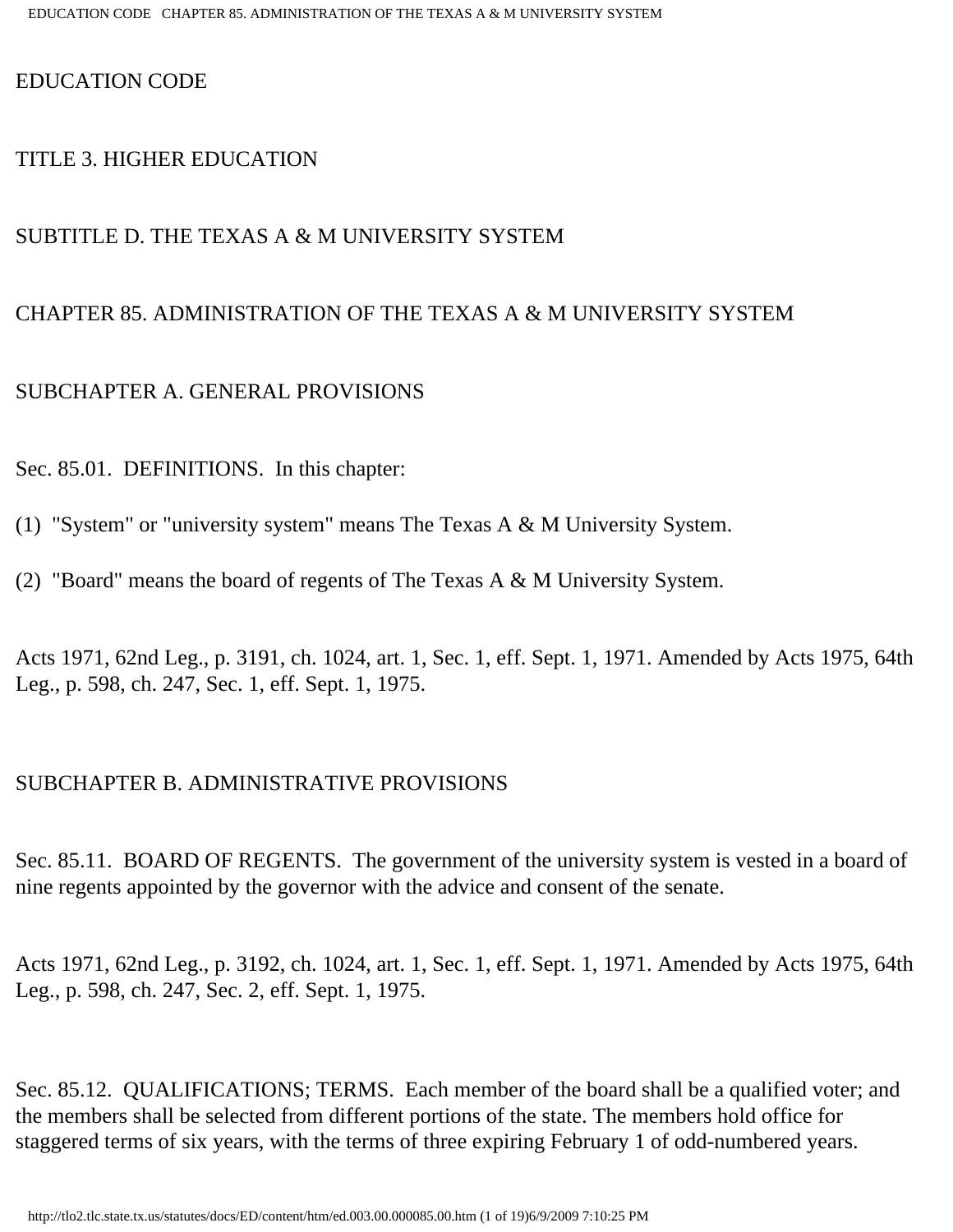Acts 1971, 62nd Leg., p. 3192, ch. 1024, art. 1, Sec. 1, eff. Sept. 1, 1971. Amended by Acts 1983, 68th Leg., p. 2837, ch. 484, art. III, Sec. 2, eff. June 19, 1983.

Sec. 85.13. CERTIFICATE OF APPOINTMENT. The secretary of state shall forward a certificate to each regent within 10 days after his appointment, notifying him of the fact of his appointment. If any person so appointed and notified fails for 10 days to give notice to the governor of his acceptance, his appointment shall be deemed void and his place shall be filled as in the case of a vacancy.

Acts 1971, 62nd Leg., p. 3192, ch. 1024, art. 1, Sec. 1, eff. Sept. 1, 1971. Amended by Acts 1975, 64th Leg., p. 598, ch. 247, Sec. 3, eff. Sept. 1, 1975.

Sec. 85.14. CHAIRMAN OF BOARD. The board shall elect from its members a chairman of the board, who shall call the board together for the transaction of business whenever he deems it expedient.

Acts 1971, 62nd Leg., p. 3192, ch. 1024, art. 1, Sec. 1, eff. Sept. 1, 1971. Amended by Acts 1975, 64th Leg., p. 599, ch. 247, Sec. 4, eff. Sept. 1, 1975.

Sec. 85.15. EXPENSES OF REGENTS. The regents shall serve without compensation but are entitled to reimbursement for actual expenses incurred in attending board meetings and in transacting the official business of the board.

Acts 1971, 62nd Leg., p. 3192, ch. 1024, art. 1, Sec. 1, eff. Sept. 1, 1971. Amended by Acts 1975, 64th Leg., p. 599, ch. 247, Sec. 5, eff. Sept. 1, 1975.

Sec. 85.16. SEAL. The board may make and use a common seal.

Acts 1971, 62nd Leg., p. 3192, ch. 1024, art. 1, Sec. 1, eff. Sept. 1, 1971.

Sec. 85.17. SYSTEM CENTRAL ADMINISTRATION OFFICE; EXECUTIVE OFFICER. (a) The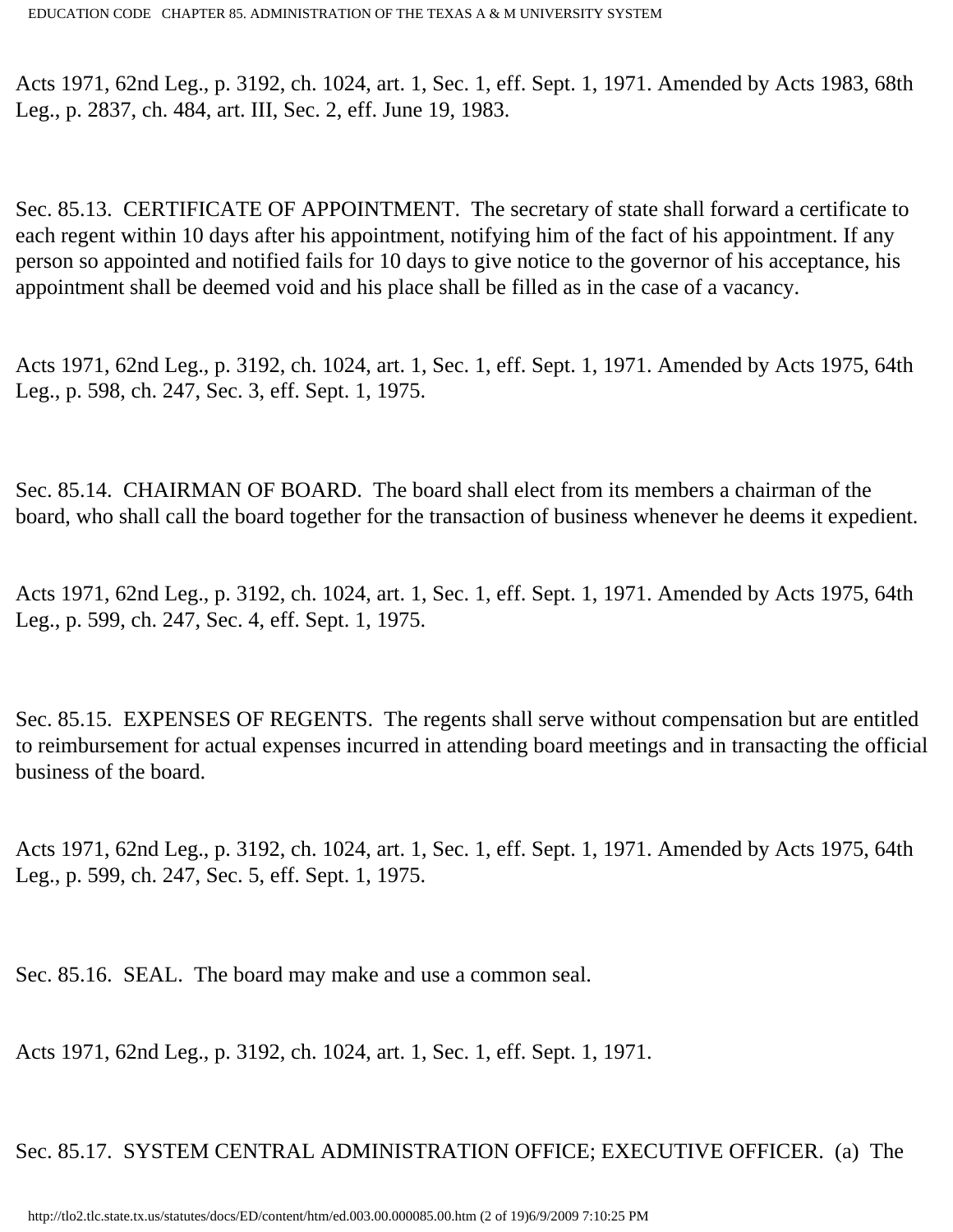central administration office of the university system shall provide oversight and coordination of the activities of each component institution within the system.

(b) The board shall appoint a chief executive officer of the university system and determine the chief executive officer's term of office, salary, and duties.

(c) The chief executive officer shall recommend a plan for the organization of the university system and the appointment of a chief administrative officer for each component institution, agency, and service, within the system.

(d) The chief executive officer is responsible to the board for the general management and success of the university system, and the board may delegate authority, establish guidelines, and cooperate with the executive officer to carry out that responsibility. The chief executive officer may delegate his authority if approved by the board.

(e) In addition to other powers and duties provided by this code or other law, the central administration office of the system shall recommend necessary policies and rules to the governing board of the system to ensure conformity with all laws and rules and to provide uniformity in data collection and financial reporting procedures.

Added by Acts 1989, 71st Leg., ch. 464, Sec. 2, eff. June 14, 1989.

Sec. 85.18. MANDATORY VENUE. (a) Venue for a suit filed against the board or a member of the board in the member's official capacity is in Brazos County.

(b) Venue for a suit filed against The Texas A&M University System, any component of The Texas A&M University System, or any officer or employee of The Texas A&M University System is in the county in which the primary office of the chief executive officer of the system or component, as applicable, is located.

(c) This section does not waive any defense to or immunity from suit or liability that may be asserted by an entity or individual described by this section.

(d) In case of a conflict between this section and any other law, this section controls.

(e) The changes in law made by the adoption of this section apply only to an action brought on or after September 1, 2003.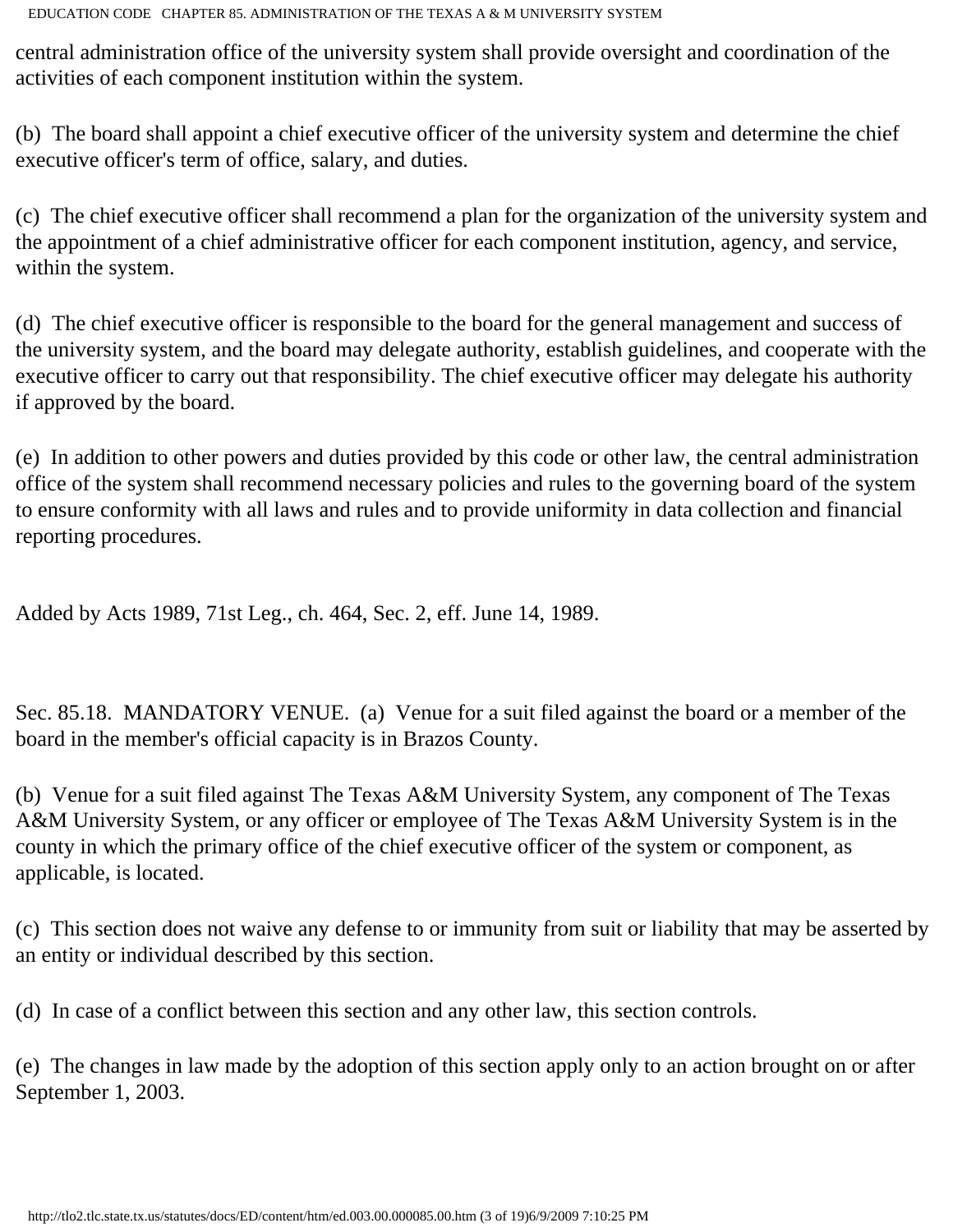Added by Acts 2003, 78th Leg., ch. 1266, Sec. 4.10, eff. June 20, 2003.

## SUBCHAPTER C. POWERS AND DUTIES OF BOARD

Sec. 85.21. GENERAL POWERS AND DUTIES. (a) The board shall make bylaws, rules, and regulations it deems necessary and proper for the government of the university system and its institutions, agencies, and services. The board shall regulate the course of study and prescribe the course of discipline necessary to enforce the faithful discharge of the duties of the officers, faculty, and students.

(b) The board is specifically authorized, upon terms and conditions acceptable to it, to accept and administer gifts, donations, grants, and endowments, from any source, for use by the system or any of the components of the system. The board may retain such funds in local fund accounts.

Acts 1971, 62nd Leg., p. 3191, ch. 1024, art. 1, Sec. 1, eff. Sept. 1, 1971. Amended by Acts 1983, 68th Leg., p. 2053, ch. 377, Sec. 1, eff. June 17, 1983.

Sec. 85.22. EXPENDITURES. All expenditures may be made by order of the board and shall be paid on warrants from the comptroller based on vouchers approved by the president of the board or by some officer or officers designated by him in writing to the comptroller.

Acts 1971, 62nd Leg., p. 3192, ch. 1024, art. 1, Sec. 1, eff. Sept. 1, 1971.

Sec. 85.23. PERMANENT IMPROVEMENTS; CONTRACTS; LAND TRANSACTIONS. The board may enter into an agreement with any person for the purchase, sale, lease, lease-purchase, acquisition, or construction of permanent improvements and may purchase, sell, lease, lease-purchase, encumber, or contract with reference to the divesting or encumbering title to lands and other appurtenances for the construction of the permanent improvements. However, no debt or liability shall be incurred by the State of Texas under this section.

Acts 1971, 62nd Leg., p. 3193, ch. 1024, art. 1, Sec. 1, eff. Sept. 1, 1971. Amended by Acts 2001, 77th Leg., ch. 774, Sec. 1, eff. Sept. 1, 2001.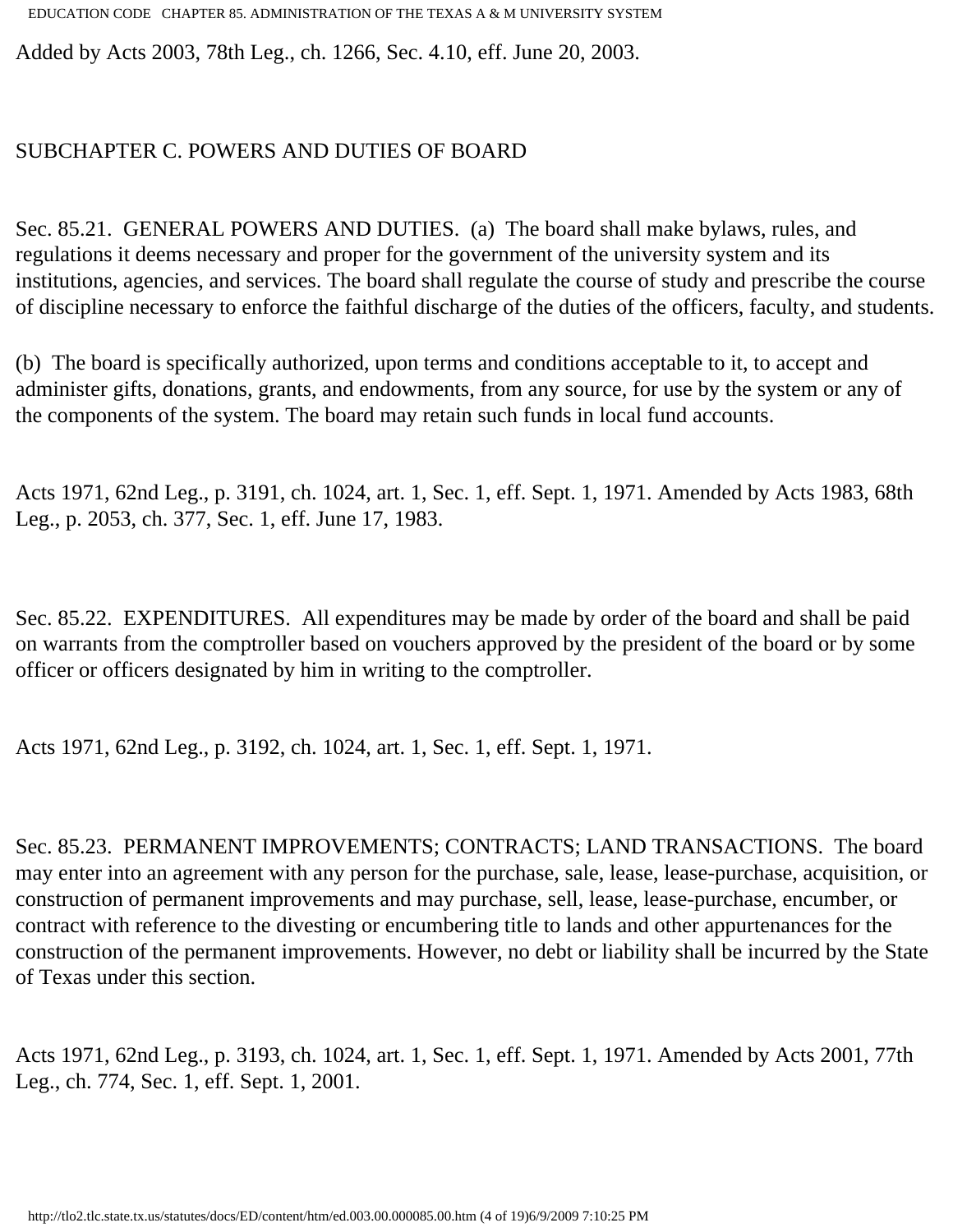Sec. 85.24. UTILITIES. (a) The board from time to time may improve and equip existing central power plants and may construct, acquire, improve, and equip steam plants and additions to them, and the board may acquire land for these purposes for the institutions under its control, when the total cost, type of construction, capacity, and plans and specifications have been approved by the board. As used in this subsection, "steam plants" does not include electrical generating facilities, but "central power plants" does include electrical generating facilities.

(b) The board from time to time may construct, extend, and improve the water systems, sewer systems, or both, for any or all institutions under its control, when the total cost, type of construction, capacity, and plans and specifications have been approved by the board.

(c) The board may furnish water, sewer, steam, power, electricity, or any or all of those services from the power and steam plant or plants and other facilities located at each institution to any or all dormitories, kitchens and dining halls, hospitals, student activity buildings, gymnasiums, athletic buildings and stadiums, the dormitory for help, laundry, and other buildings or facilities that may have been or may be constructed at each institution, and may determine the amount to be charged as a part of the maintenance and operation expense of those buildings or facilities for the service or services. The board may allocate the cost of furnishing the services to revenue-producing buildings and facilities and to other buildings and facilities at the institutions. The board may pledge the net revenues from the amounts thus received for the services to pay the principal of and interest on, and to create and maintain the reserve for, the negotiable revenue bonds issued for the purpose of constructing, acquiring, improving, extending, or equipping the power and steam plants, or additions thereto, or other facilities, and may secure the bonds additionally by pledging rentals, rates, charges, and fees for the use or availability of all or any property, buildings, structures, activities, operations, or facilities, of any nature, which may be fixed and collected from all or any designated part of the students enrolled in the institution or institutions or from others in the amounts and in the manner determined and provided by the board in the resolution authorizing the issuance of the bonds.

Acts 1971, 62nd Leg., p. 3193, ch. 1024, art. 1, Sec. 1, eff. Sept. 1, 1971.

Sec. 85.25. LANDS AND MINERAL INTERESTS. (a) The board is vested with the sole and exclusive management and control of lands and mineral interests under its jurisdiction and that may be acquired by it.

(b) The board may grant, sell, lease, or otherwise dispose of the lands and mineral interests under its jurisdiction that do not comprise any portion of the original main campus of Texas A&M University to other units or agencies of government, or to any individual, group of individuals, corporation, or other entity under terms and conditions it deems best in the public interest.

(c)(1) Except as authorized by existing law, any grant, sale, or lease of the surface estate of the original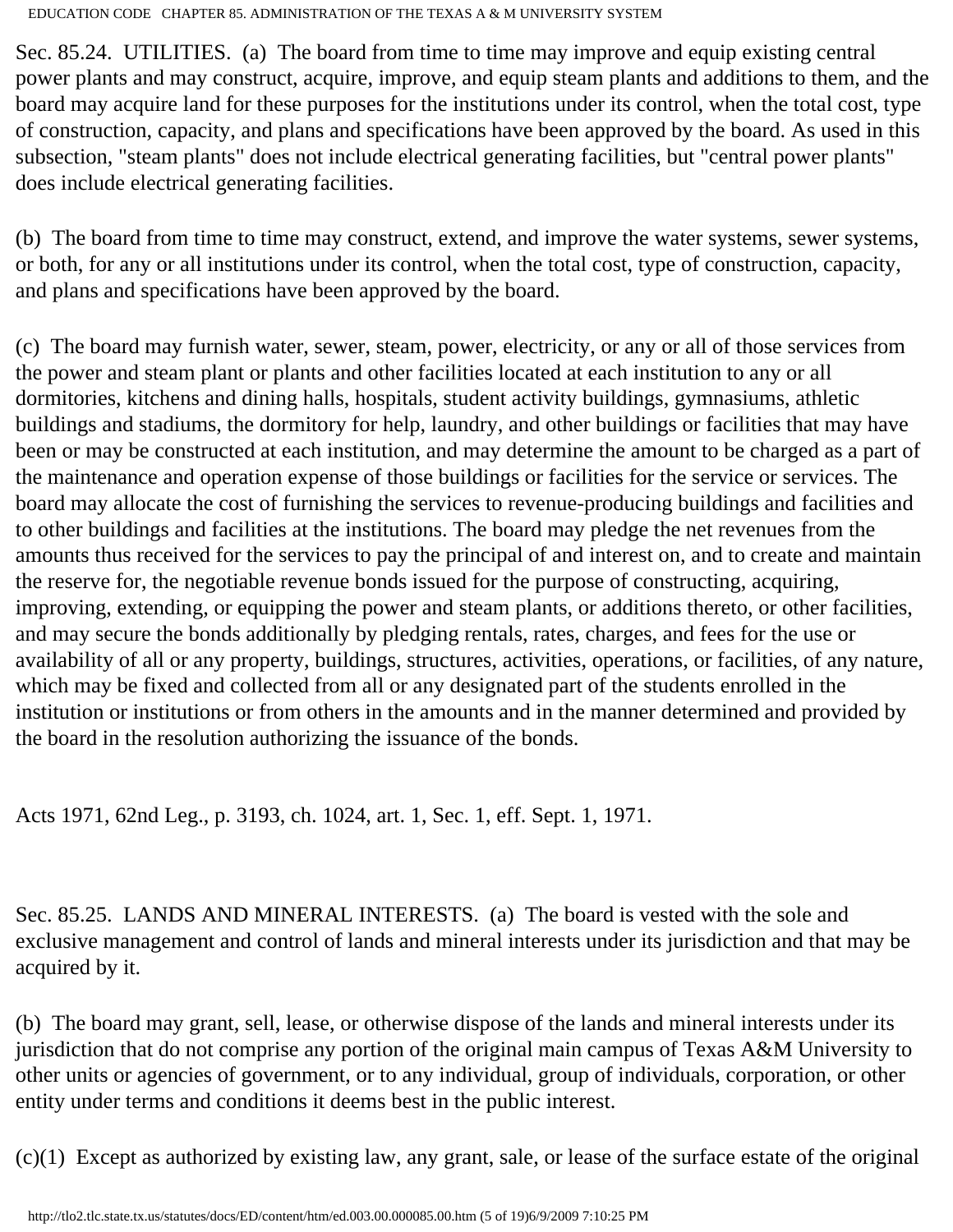main campus property must be approved by Act of the legislature.

(2) The board is hereby authorized to grant The Former Students Association of Texas A&M University a lease of surface area not to exceed eight acres on the original main campus for use by the association to construct and occupy a building for use consistent with the association's stated purposes.

(3) The board is further authorized to grant to the Texas A&M Foundation a lease of surface area not to exceed five acres on the original main campus for use by the foundation to construct and occupy a building for use consistent with the foundation's stated purposes.

(4) The board is authorized to enter into an agreement, including a ground lease, for construction of an office, laboratory, and classroom building to be funded by a donor, on a site not to exceed five acres on the original main campus. The agreement shall provide that title to the building shall be transferred to the board upon completion.

(d) For the purposes of this section, the original main campus of Texas A&M University comprises that certain 748 acres, more or less, bounded by Texas Avenue, George Bush Drive, Wellborn Road, and University Drive in College Station, Texas.

(e) Proceeds received from the grant, sale, lease, or other disposition of surface interests covered by this section may be retained in local funds subject to disposition by the board for any lawful purpose.

(f) This section is cumulative of existing statutes relating to the authority of the board to lease for oil, gas, sulphur, mineral ore, and other mineral developments, and otherwise to buy, sell, and lease certain lands under its jurisdiction and supervision.

(g) This section does not cover any lands or minerals held by the general land office.

Acts 1971, 62nd Leg., p. 3194, ch. 1024, art. 1, Sec. 1, eff. Sept. 1, 1971. Amended by Acts 1983, 68th Leg., p. 851, ch. 198, Sec. 1, eff. Aug. 29, 1983; Acts 1991, 72nd Leg., ch. 338, Sec. 1, eff. Aug. 26, 1991.

Amended by:

Acts 2005, 79th Leg., Ch. [462](http://www.legis.state.tx.us/tlodocs/79R/billtext/html/SB01883F.HTM), Sec. 1, eff. June 17, 2005.

Acts 2007, 80th Leg., R.S., Ch. [739](http://www.legis.state.tx.us/tlodocs/80R/billtext/html/HB02834F.HTM), Sec. 1, eff. June 15, 2007.

Sec. 85.26. LEASES AND EASEMENTS; RIGHTS-OF-WAY FOR ELECTRIC LINES, PIPELINES,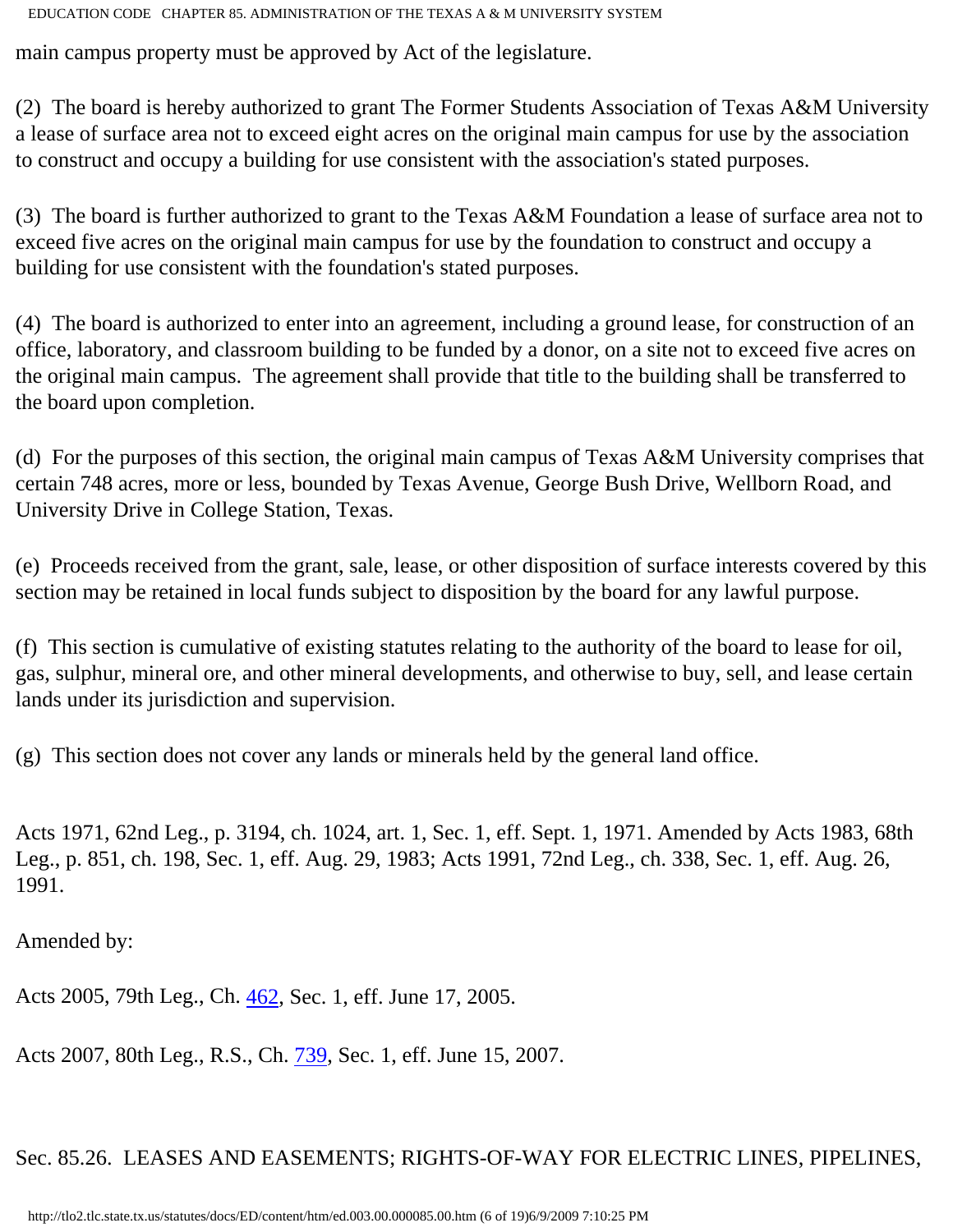IRRIGATION CANALS, ETC. (a) The board may execute leases and grant easements for rights-ofway for telephone, telegraph, electric transmission, and power lines, for oil pipelines, gas pipelines, sulphur pipelines, water pipelines and other electric lines and pipelines of any nature whatsoever, and for irrigation canals, and laterals, and may execute easements or leases for the erection and maintenance of electric substations, pumping stations, loading racks, tank farms, and other structures, and may execute easements for rights-of-way to the Texas Department of Transportation, to any county in the state, or to any corporation, group, organization, firm, or individual for highway or roadway purposes, on or across any lands belonging to the state and under the control of the board, if the board in its discretion deems it apparent that the interest of the state can best be served by the granting of the easements and leases.

(b) Each easement granted under this section shall be on forms approved by the attorney general and shall include a complete description of the land on which the easement is to be granted, the period of time covered by the easement, the amount of money to be paid by the grantee to the grantor, or other consideration for the granting of such easement. It shall also specify the terms and conditions, penalties for failure to comply with its provisions, and other pertinent information necessary and desirable to effect a complete understanding of the transaction.

(c) The grant of an easement for right-of-way, except an easement for right-of-way for highway or roadway purposes which may be for an indefinite term shall be limited to a term of not longer than 10 years, but any such easement may be renewed by the board.

(d) All income received by the board under the provisions of this section shall be accounted for and used in the same manner as other money available to the part of the system to which the land from which the easement is granted is assigned.

(e) No person, firm, group, organization, agency, or corporation shall hereafter construct any telephone, telegraph, transmission, or electric line, pipeline, electric substation, tank farm, loading rack, pumping station, irrigation canal or lateral, highway, or roadway of the kind and character enumerated in Subsection (a) of this section, across or on any section or part of a section of land of the character described in Subsection (a) of this section, who has not obtained a proper easement as provided by this section; or continue in possession of any such land without obtaining from the board a grant of a right-ofway easement or other easement across or on such land where the telephone, telegraph, transmission, or electric lines, pipelines, or any other transmission or pipelines, electric substation, tank farm, loading rack, or pumping station, irrigation canal or lateral, highway, or roadway is to constructed. Any person, firm, group, organization, agency, or corporation violating this subsection shall be liable for a penalty of \$100 for each day of the violation, to be recovered by the attorney general.

Acts 1971, 62nd Leg., p. 3194, ch. 1024, art. 1, Sec. 1, eff. Sept. 1, 1971. Amended by Acts 1995, 74th Leg., ch. 165, Sec. 22(31), eff. Sept. 1, 1995.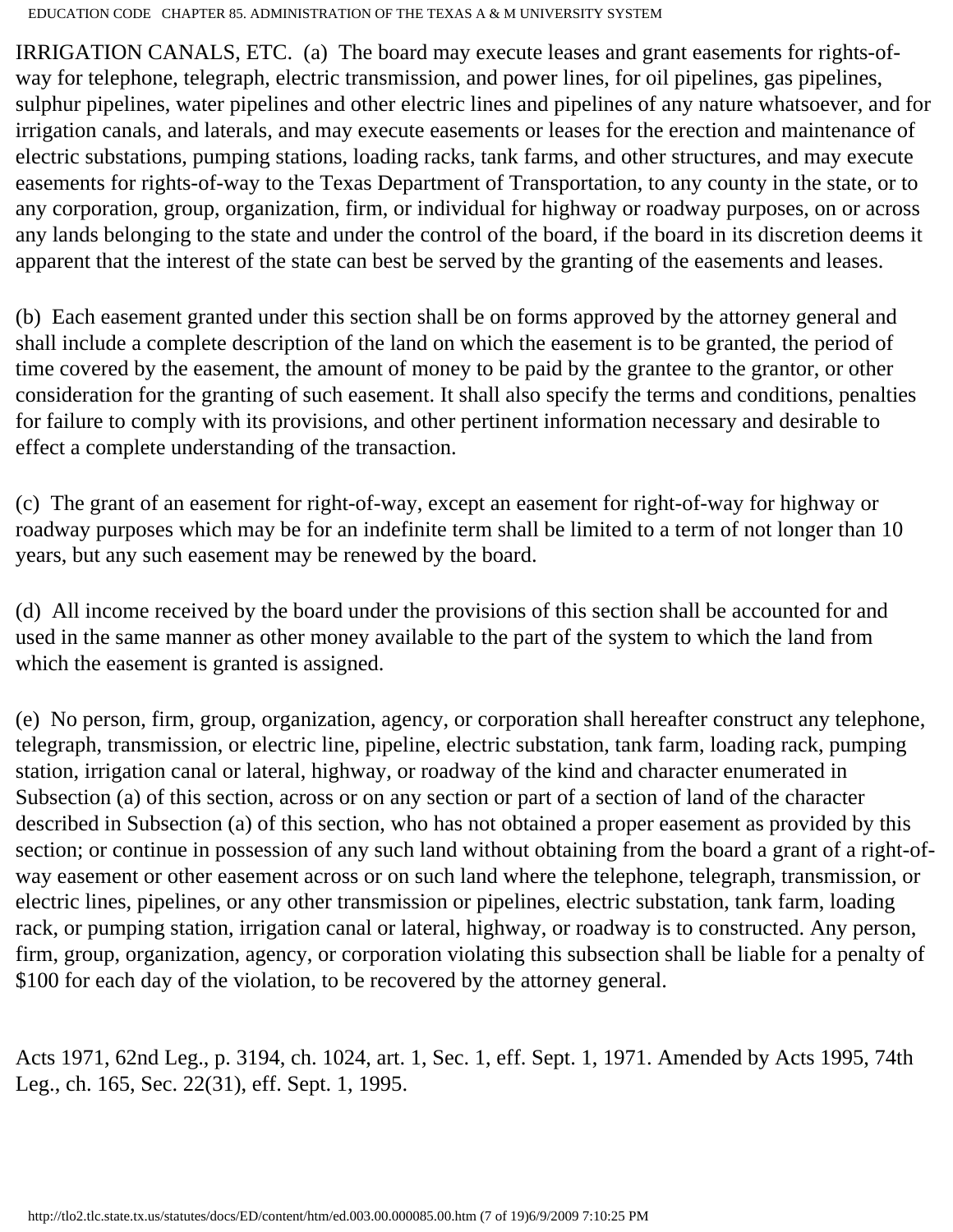Sec. 85.27. FLOOD CONTROL EASEMENTS. The board may convey flood control easements over land under its jurisdiction and control to water control and improvement districts of this state. No flood control easement shall be conveyed unless the board receives from the district reasonable consideration for the conveyance. The conveyance shall be under the terms and conditions that the board deems in the best interest of the university system.

Acts 1971, 62nd Leg., p. 3195, ch. 1024, art. 1, Sec. 1, eff. Sept. 1, 1971.

Sec. 85.28. AIRPORTS. (a) The board may construct or otherwise acquire an airport for any institution within the system. It may maintain and operate the airports in connection with the teaching of courses in aeronautical engineering and for purposes in cooperation with the national defense program and for other purposes which will not interfere with those uses.

(b) The board may acquire by purchase, lease, gift, condemnation, or otherwise, and may use, operate, and maintain any kind of property or property interest necessary or convenient to the exercise of powers under this section. The power of eminent domain shall be exercised in the manner provided by general law, including Title 52, Revised Civil Statutes of Texas, 1925, as amended, except that the board shall not be required to give bond for appeal or bond for costs.

Acts 1971, 62nd Leg., p. 3195, ch. 1024, art. 1, Sec. 1, eff. Sept. 1, 1971.

Sec. 85.29. RESEARCH AND EXPERIMENTATION FOR TEXAS DEPARTMENT OF

TRANSPORTATION. (a) The department may contract with the university system or a component or agency of the university system to conduct research relating to transportation, including the economics, planning, design, construction, maintenance, or operation of transportation facilities.

(b) An agreement entered into under this section is not subject to Chapter 771, Government Code.

(c) The comptroller may draw proper warrants in favor of any part of the university system based on vouchers or claims submitted by the system through the department covering reasonable fees and charges for services rendered by members of the staff of the system to the department and for equipment and materials necessary for research and experimentation under a contract entered into under this section.

(d) The comptroller shall pay warrants issued under this section against any funds appropriated by the legislature to the department. The payments made to the system shall be credited and deposited to local institutional funds under its control.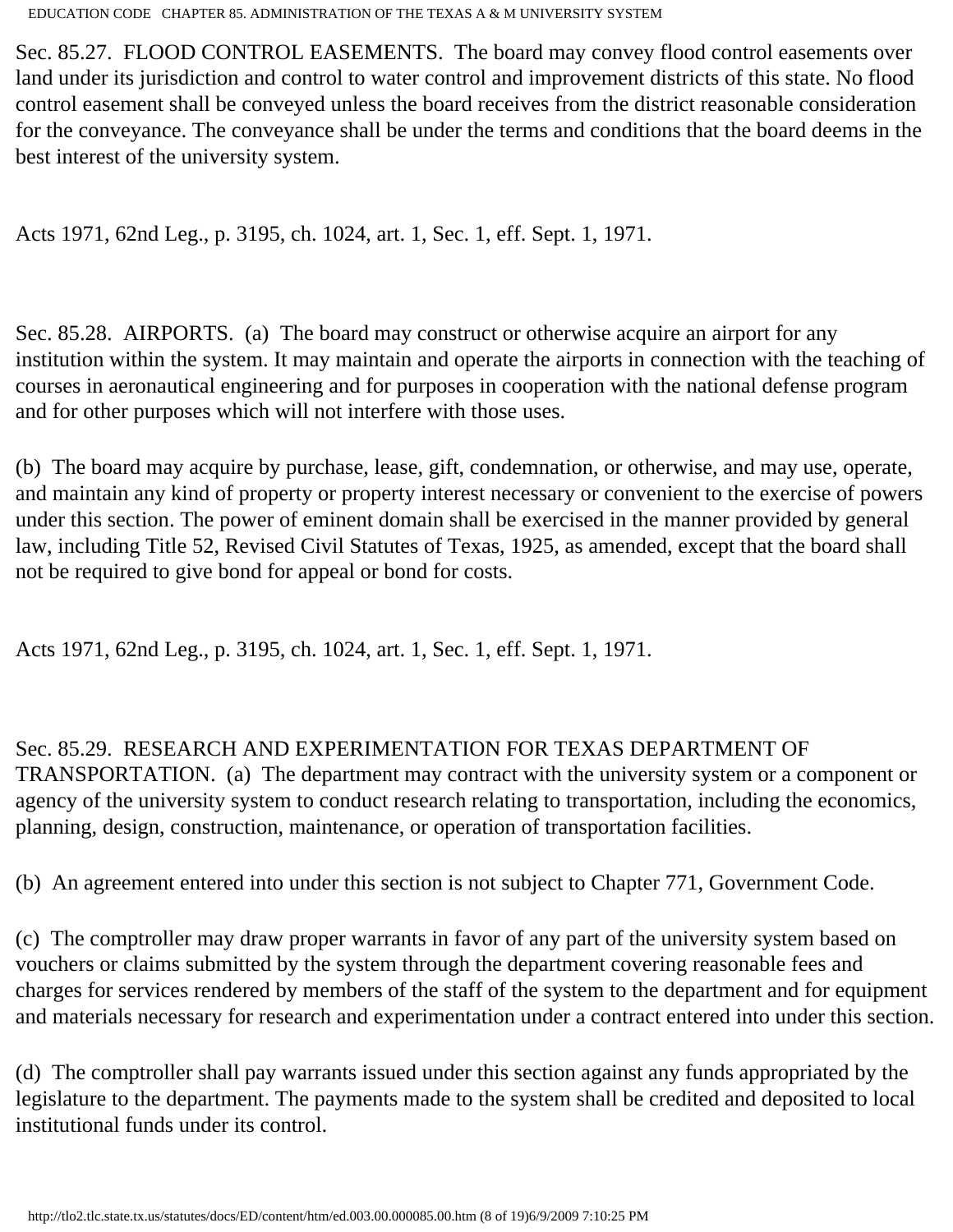(e) In this section:

(1) "Department" means the Texas Department of Transportation.

(2) "Transportation facilities" means highways, turnpikes, airports, railroads, including high-speed railroads, bicycle and pedestrian facilities, waterways, pipelines, electric utility facilities, communication lines and facilities, public transportation facilities, port facilities, and facilities appurtenant to other transportation facilities.

Acts 1971, 62nd Leg., p. 3195, ch. 1024, art. 1, Sec. 1, eff. Sept. 1, 1971. Amended by Acts 1995, 74th Leg., ch. 165, Sec. 22(32), eff. Sept. 1, 1995; Acts 1997, 75th Leg., ch. 382, Sec. 1, eff. May 28, 1997; Acts 1997, 75th Leg., ch. 1423, Sec. 5.21, eff. Sept. 1, 1997.

Sec. 85.30. DONATIONS AND TRUSTS. (a) Donations of property may be made and accepted by the board for the purpose of establishing or assisting in the establishment of a professorship, chair, or scholarship in the university system or any of its component institutions or for creating in the university system or any of its component institutions any trust for any lawful, educational, or charitable purpose, either temporarily or permanently, and the donations or trusts thereby created will be governed by the rules prescribed by this section.

(b) The legal title to the property shall be vested in the board acting as an entity, or the State of Texas, to be held in trust for the purpose under any directions, limitations, and provisions that may be declared in the donation or trust agreement, not inconsistent with the objectives and proper management of the system or its component institutions.

(c) The donor may declare and direct the manner in which the title to the property shall thereafter be transmitted from the trustee in continued succession, to be held for and appropriated to the declared purposes.

(d) The donor may declare and direct the person or class of persons who shall receive the benefit of the donation and the manner of their selection.

(e) The declarations, directions, and limitations shall not be inconsistent with the objects and proper management of the system or its institutions.

(f) The title to the property donated shall be received, and the trust conferred in the donation shall be assumed, subject to laws that may be passed and carried into effect from time to time which may be necessary to prevent the loss of or damage to the property donated or an abuse or neglect of the trust so as to defeat, materially change, or prevent the objects of the donation.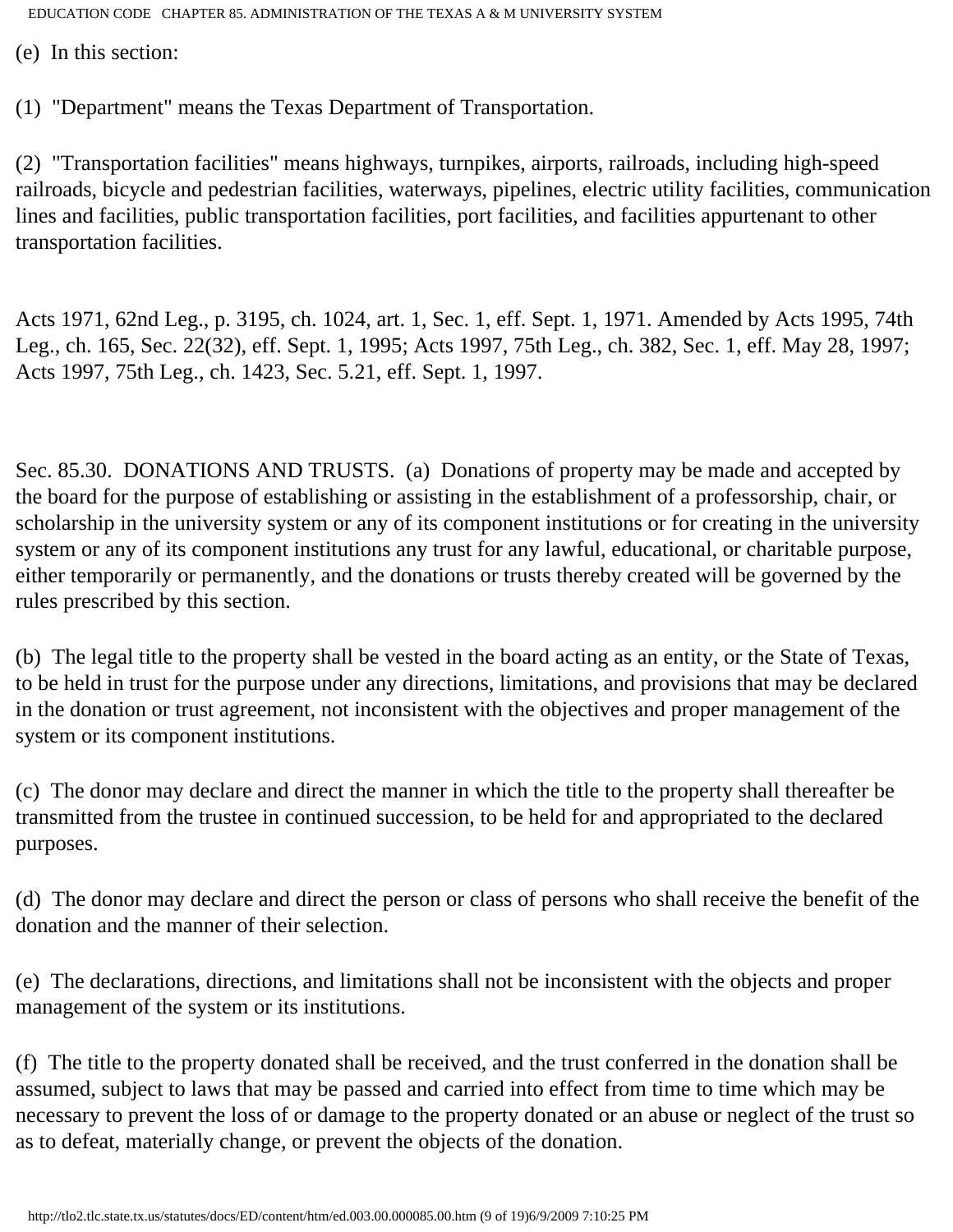(g) Copies of the donation shall be filed with the board.

Added by Acts 1983, 68th Leg., p. 2053, ch. 377, Sec. 2, eff. June 17, 1983.

Sec. 85.31. FUNDS RECEIVED FOR TRUST SERVICES. (a) The board may at its discretion charge administrative fees for services rendered in the management and administration of any trust estate under the control of the system or any component of the system.

(b) Funds received pursuant to such charges may be deposited in an appropriate system or university account and may be expended by the board for any purpose of the system.

Added by Acts 1983, 68th Leg., p. 2053, ch. 377, Sec. 2, eff. June 17, 1983.

Sec. 85.32. EMINENT DOMAIN. (a) The board may exercise the power of eminent domain to acquire any real property that the board considers necessary and proper to carry out its powers and duties.

(b) The board shall exercise the power of eminent domain in the manner prescribed by Chapter 21, Property Code, except that the board is not required to deposit a bond or the amount equal to the award of damages by the special commissioners under Sections 21.021(a)(2) and (3), Property Code.

Added by Acts 2001, 77th Leg., ch. 774, Sec. 2, eff. Sept. 1, 2001.

## SUBCHAPTER D. LEASE OF LANDS FOR OIL, GAS, AND OTHER MINERAL DEVELOPMENT

Sec. 85.51. AUTHORITY TO LEASE. (a) The board may lease for oil, gas, sulphur, mineral ore, and other mineral developments all lands and mineral interests under its control, owned or in the future acquired by the state for the use of the university system.

(b) The board shall offer oil and gas leases at public auction, by sealed bid, by negotiated agreement, or through any other means that the board considers to be in the best interest of the university system.

Acts 1971, 62nd Leg., p. 3196, ch. 1024, art. 1, Sec. 1, eff. Sept. 1, 1971. Amended by Acts 2003, 78th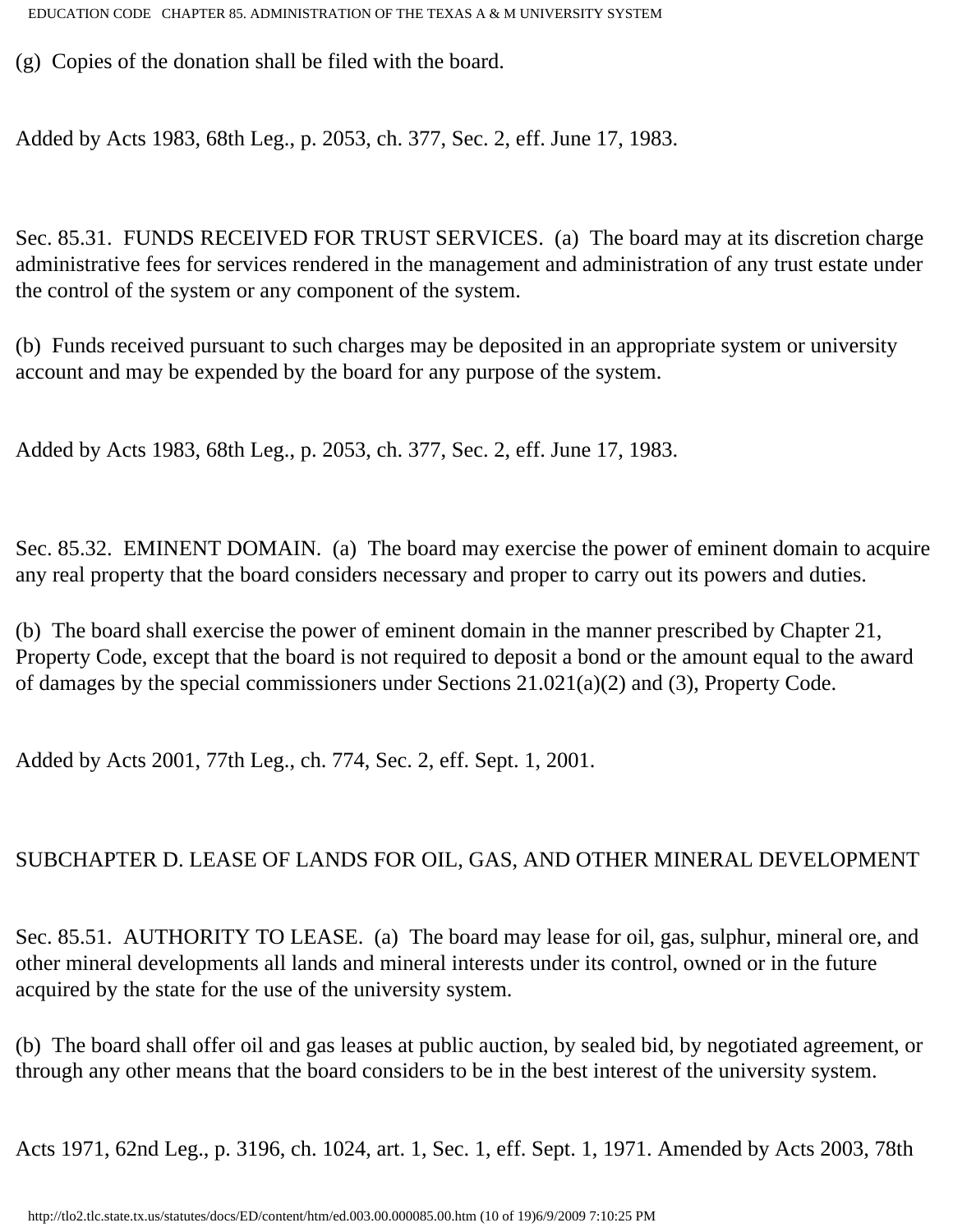Leg., ch. 1266, Sec. 4.09, eff. June 20, 2003.

Sec. 85.52. SALE OF MINERAL ORE IN PLACE. Mineral ore located in and on the land may also be sold in place by the board at not less than the fair market value as determined by the same methods as are provided for leasing of lands under this subchapter for development of the minerals in the lands.

Acts 1971, 62nd Leg., p. 3196, ch. 1024, art. 1, Sec. 1, eff. Sept. 1, 1971.

Sec. 85.53. TRACTS, LOTS, BLOCKS. The board may cause the lands to be surveyed or subdivided into tracts, lots, or blocks that will, in its judgment, be most conducive and convenient to facilitate the advantageous sale of lease for oil, gas, sulphur, mineral ore, and other minerals, and may make maps and plats that may be thought necessary to carry out the purposes of this subchapter. The board may obtain authentic abstracts of title to all the lands as it deems necessary from time to time, and may take any steps necessary to perfect a merchantable title to the lands in the State of Texas.

Acts 1971, 62nd Leg., p. 3196, ch. 1024, art. 1, Sec. 1, eff. Sept. 1, 1971.

Sec. 85.54. PLACING LEASES ON MARKET; ADVERTISING. (a) Whenever, in the opinion of the board, there is a demand for the purchase of oil, gas, sulphur, mineral ore, or other mineral leases on any tract or part of any tract of land that will reasonably insure an advantageous sale, the board shall place the oil, gas, sulphur, mineral ore, or other mineral leases on the land on the market in any tract or tracts, or any part thereof, that the board may designate.

(b) The board shall cause to be advertised a brief description of the land from which the oil, gas, sulphur, mineral ore, or other minerals is proposed to be leased. The advertisement shall be made by inserting in two or more papers of general circulation in this state; and in addition the board may, in its discretion, cause the advertisement to be placed in an oil and gas journal published in and out of the state, mail copies of the proposals to the county judge of the county where the lands are located, and mail copies of the proposals to other persons the board thinks would be interested.

Acts 1971, 62nd Leg., p. 3196, ch. 1024, art. 1, Sec. 1, eff. Sept. 1, 1971.

Sec. 85.55. PUBLIC AUCTION; BIDS; ACCEPTANCE; REJECTION; PAYMENTS. (a) The board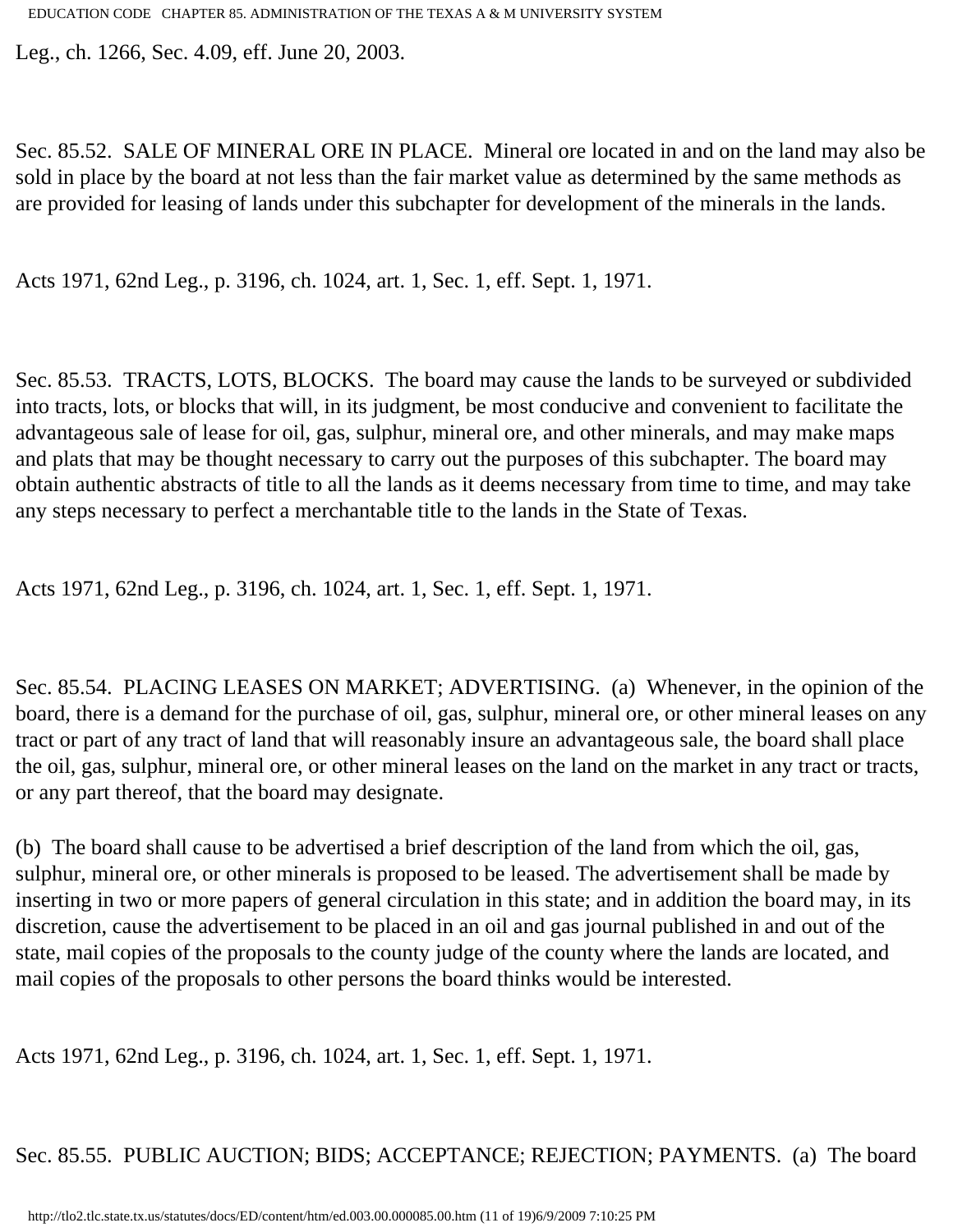may sell the lease or leases to the highest bidder at public auction, at Texas A & M University, in College Station, at any hour between 10 a.m. and 5 p.m.

(b) The board may reject all bids. However, the highest bidder shall pay to the board on the day of the sale 25 percent of the bonus bid, and the balance of the bid shall be paid to the board within 24 hours after notification that the bid has been accepted. Payments shall be in cash, certified check, or cashier's check, as the board may direct. Failure to pay the balance of the amount bid will forfeit to the board the 25 percent paid.

(c) A separate bid shall be made for each tract or subdivision thereof. No bids shall be accepted which offer less than the fair market price per ton for the mineral ore or a royalty of less than one-eighth of the gross production of oil, gas, sulphur, and other minerals in the land bid upon, and this minimum royalty may be increased at the discretion of the board. Every bid shall carry the obligation to pay an amount not less than \$1 per acre for delay in drilling or development. The amount shall be fixed by the board in advance of the advertisement and shall be paid every year for five years unless in the meantime production in paying quantities is had upon the land or the land is re-leased by the lessee.

Acts 1971, 62nd Leg., p. 3197, ch. 1024, art. 1, Sec. 1, eff. Sept. 1, 1971.

Sec. 85.56. SUBSEQUENT PROCEDURE IF NO BIDS ACCEPTED. If no bid is accepted by the board at the public auction, any subsequent procedure for the sale of oil, gas, sulphur, mineral ore, and other mineral leases shall be in the manner prescribed by this subchapter.

Acts 1971, 62nd Leg., p. 3197, ch. 1024, art. 1, Sec. 1, eff. Sept. 1, 1971.

Sec. 85.57. WITHDRAWAL OF LAND ADVERTISED. The board may withdraw any lands advertised for lease or for the sale of mineral ore in place.

Acts 1971, 62nd Leg., p. 3197, ch. 1024, art. 1, Sec. 1, eff. Sept. 1, 1971.

Sec. 85.58. ACCEPTANCE OF BIDS; AWARD OF LEASE. (a) If in the opinion of the board any one of the bidders has offered a reasonable and proper price for any tract and not less than the price fixed by the board, the lands advertised may be leased for oil, gas, sulphur, mineral ore, and other mineral purposes under the provisions of this subchapter and any regulations the board may prescribe which are not inconsistent with the provisions of this subchapter.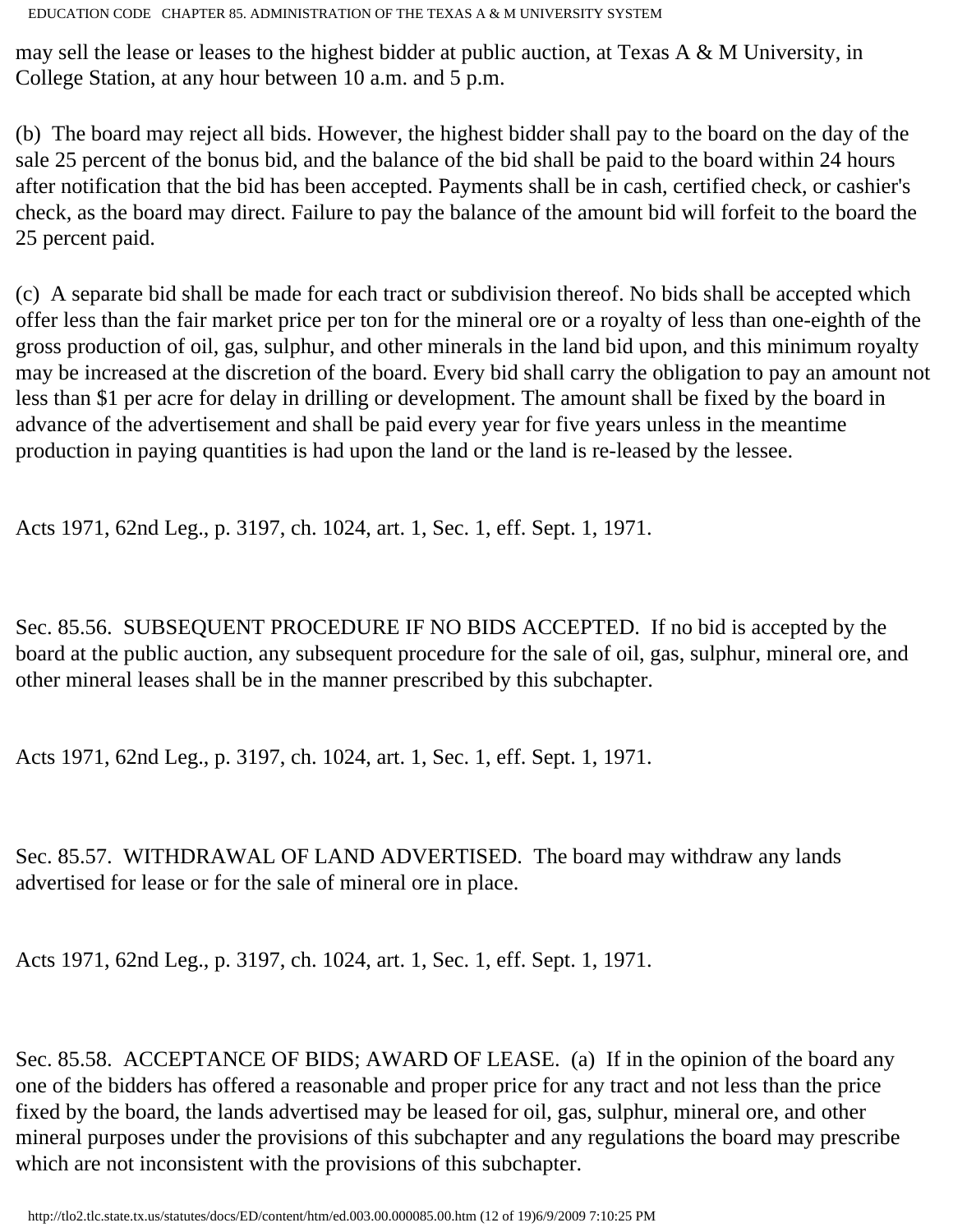(b) On acceptance of a bid, the board shall prepare a lease contract. The bid and a copy of the lease contract shall be filed in the general land office.

Acts 1971, 62nd Leg., p. 3197, ch. 1024, art. 1, Sec. 1, eff. Sept. 1, 1971.

Sec. 85.59. EXPLORATORY TERM; EXTENSION; OTHER PROVISIONS OF LEASE. (a) The exploratory term of the lease as determined by the board prior to the promulgation of the advertisement shall in no case exceed five years, and each lease shall provide that the lease will terminate at the expiration of its exploratory term unless by unanimous vote of members of the board the lease may be extended for a period of three years. The lease may be extended if the board finds that there is likelihood of oil, gas, sulphur, mineral ore, and other minerals being discovered by lessees, and that the lessees have proceeded with diligence to protect the interest of the state. However, if oil, gas, sulphur, mineral ore, and other minerals are being produced in paying quantities from the premises, the lease shall continue in force and effect as long as the oil, gas, sulphur, mineral ore, and other minerals are being so produced. No extension under this subsection may be made by the board until the last 30 days of the original term of the lease.

(b) When, in the discretion of the board, it is deemed for the best interest of the state to extend a lease issued by the board, the board by unanimous vote may extend the lease for a period not to exceed three years, on the condition that the lessee shall continue to pay yearly rental as provided in the lease and any additional terms the board may see fit and proper to demand. The board may extend the lease and execute an extension agreement.

(c) The lease shall include any additional provisions and regulations the board may prescribe to preserve the interest of the state, not inconsistent with the provisions of this subchapter.

Acts 1971, 62nd Leg., p. 3197, ch. 1024, art. 1, Sec. 1, eff. Sept. 1, 1971.

## Sec. 85.60. DISCONTINUANCE OF YEARLY PAYMENTS; TERMINATION FOR

NONPRODUCTION. When the royalties amount to as much as the yearly payments as fixed by the board, the yearly payments may be discontinued. If before the expiration of five years oil, gas, sulphur, mineral ore, and other minerals have not been produced in paying quantities, the lease shall terminate unless extended as provided by this subchapter.

Acts 1971, 62nd Leg., p. 3198, ch. 1024, art. 1, Sec. 1, eff. Sept. 1, 1971.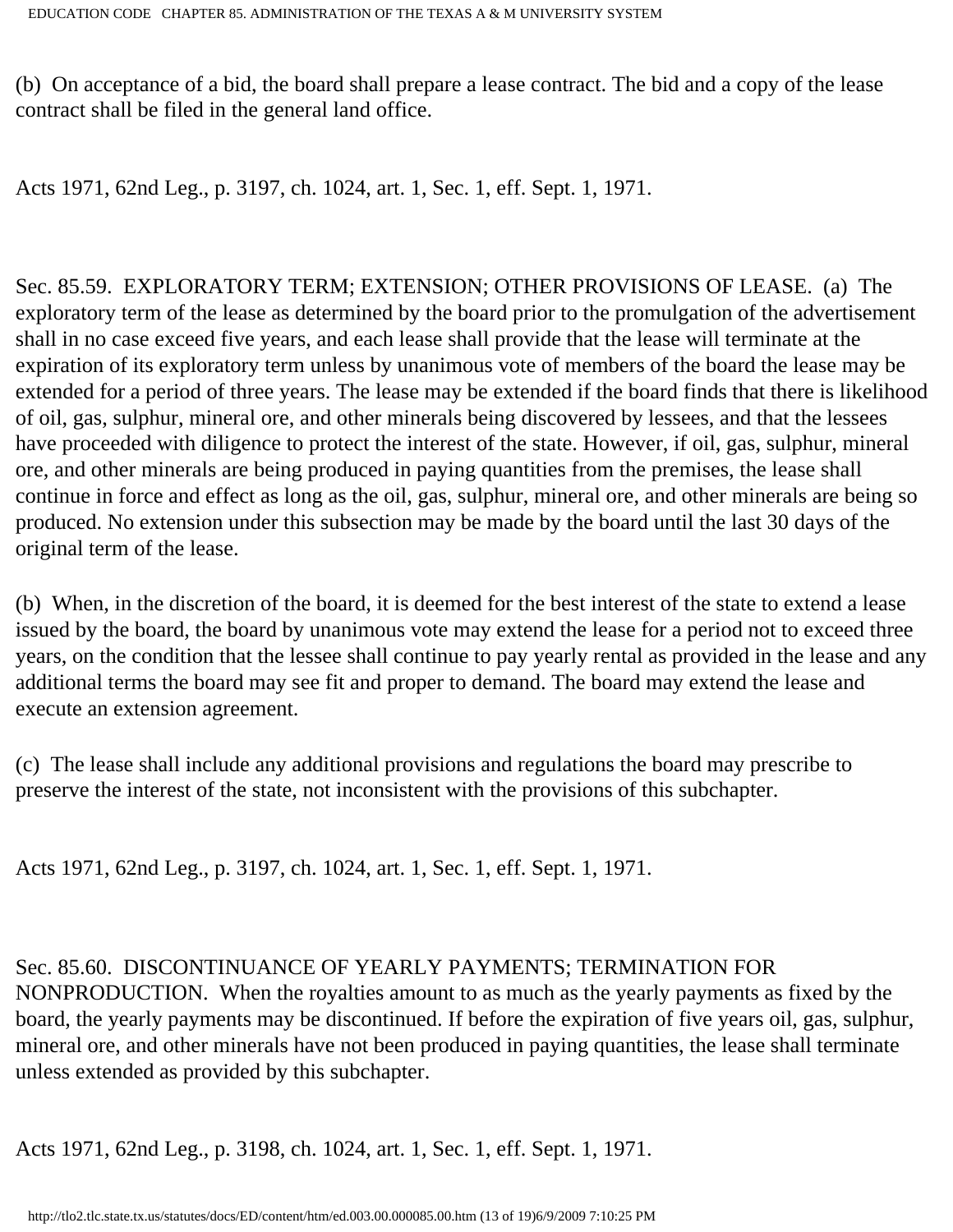# Sec. 85.61. OPERATIONS UNDER LEASE: EFFECT ON RENTAL PAYMENTS, TERM OF

LEASE. If, during the term of any lease issued under the provisions of this subchapter, the lessee is engaged in actual drilling and mining operations for the discovery of oil, gas, sulphur, mineral ore, and other minerals on land covered by any such lease, no rentals shall be payable as to the tract on which the operations are being conducted as long as the operations are proceeding in good faith; and if oil, gas, sulphur, mineral ore, and other minerals are discovered in paying quantities on any tract of land covered by any lease, then the lease as to that tract shall remain in force as long as oil, gas, sulphur, mineral ore, and other minerals are produced in paying quantities from the tract.

Acts 1971, 62nd Leg., p. 3198, ch. 1024, art. 1, Sec. 1, eff. Sept. 1, 1971.

Sec. 85.62. PRORATION OR REDUCTION OF PRODUCTION. When, in the discretion of the board, it is for the best interest of the state to prorate or reduce production of any land, the board may execute the necessary contract to carry out that purpose.

Acts 1971, 62nd Leg., p. 3198, ch. 1024, art. 1, Sec. 1, eff. Sept. 1, 1971.

Sec. 85.63. INTERFERENCE WITH SURFACE USES. No lease for oil, gas, sulphur, mineral ore, and other minerals shall be made by the board which will permit the drilling or mining for oil, gas, sulphur, mineral ore, and other minerals within 300 feet of any building on the land without the consent of the board. A lease on any experimental station or farm shall provide that the operations for oil, gas, sulphur, mineral ore, and other minerals shall not in any way interfere with use of the land as an experimental station and shall not cause the abandonment of the property or its use for experimental farm purposes; and the lessee shall drill, mine, and carry on his operations in such a way as not to cause the abandonment of the property for experimental farm purposes, and any such leased property shall be subject to the use by the State of Texas for all experimental purposes and the board shall continue to operate the experimental station.

Acts 1971, 62nd Leg., p. 3198, ch. 1024, art. 1, Sec. 1, eff. Sept. 1, 1971.

Sec. 85.64. PROTECTION FROM DRAINAGE. In every case where the area in which oil, gas, sulphur, mineral ore, and other minerals sold shall be contiguous or adjacent to lands which are not lands belonging to and held by the university system, the acceptance of the bid and the sale made thereby shall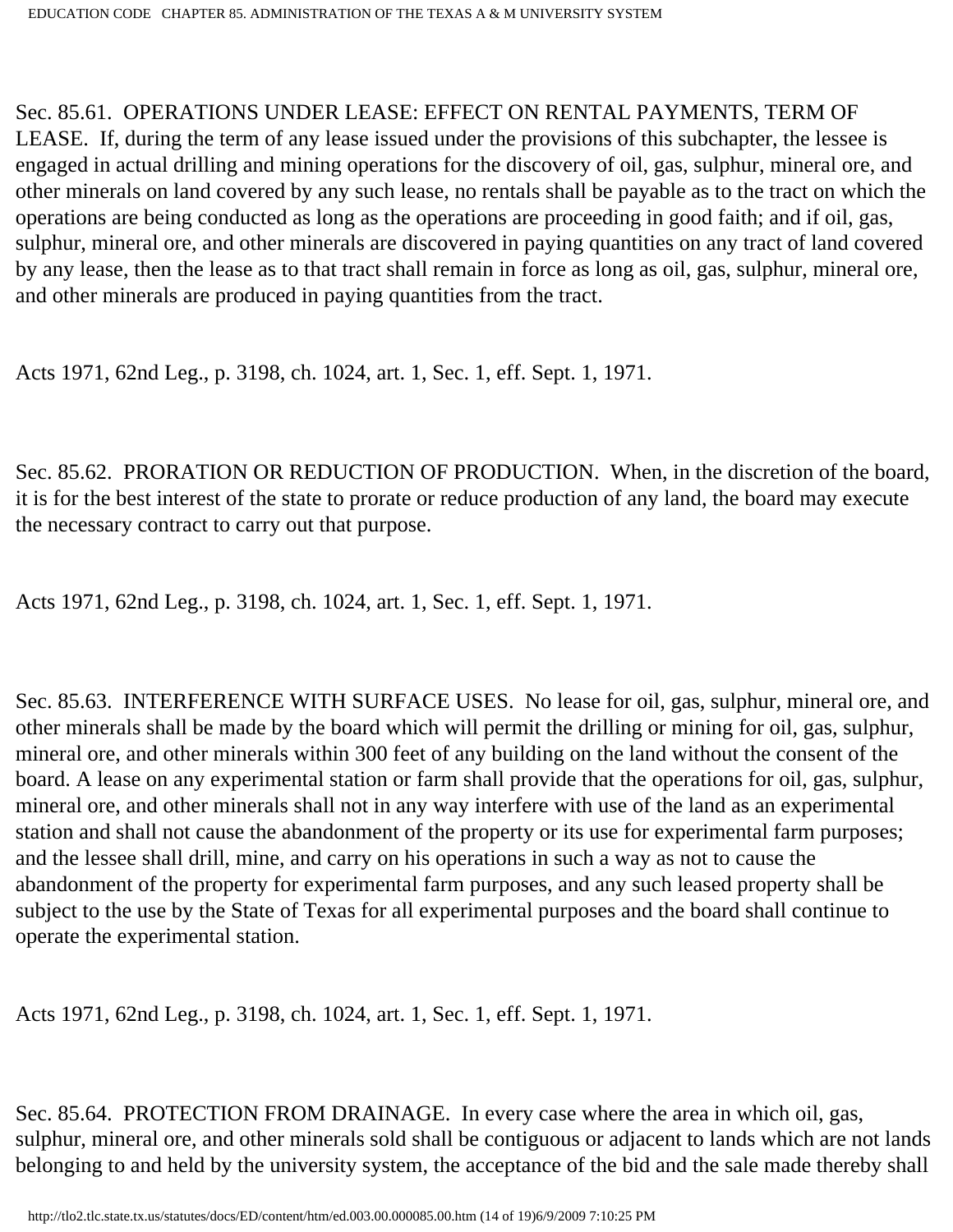constitute an obligation on the owner to adequately protect the land leased from drainage from the adjacent lands to the extent that a reasonably prudent operator would do under the same and similar circumstances. In cases where the area in which the oil, gas, sulphur, mineral ore, and other minerals are sold is contiguous to other lands belonging to and held by the university system which have been leased or sold at a lesser royalty, the owner shall likewise protect the land from drainage from the lands so leased or sold for a lesser royalty. On failure to protect the land from drainage as herein provided, the sale and all rights thereunder may be forfeited by the board in the manner provided in this subchapter for forfeitures.

Acts 1971, 62nd Leg., p. 3199, ch. 1024, art. 1, Sec. 1, eff. Sept. 1, 1971.

Sec. 85.65. RIGHTS OF PURCHASER; ASSIGNMENT; RELINQUISHMENT. (a) Title to all rights purchased may be held by the owners as long as the area produces oil, gas, sulphur, mineral ore, and other minerals in paying quantities.

(b) All rights purchased may be assigned. All assignments shall be filed in the general land office as prescribed by rule, accompanied by 10 cents per acre for each acre assigned and the filing fee as prescribed by rule. An assignment shall not be effective unless filed as required by rule. An assignment shall not relieve the assignor of any liabilities or obligations incurred prior to the assignment.

(c) All rights to all or any part of a leased tract may be released to the state at any time by recording a release instrument in the county or counties in which the tract is located. Releases must also be filed with the chairman of the board and the general land office, accompanied by the filing fee prescribed by rule. A release shall not relieve the owner of any obligations or liabilities incurred prior to the release.

(d) The board shall authorize the laying of pipeline, telephone line, and the opening of roads as deemed reasonably necessary for and incident to the purpose of this subchapter.

Acts 1971, 62nd Leg., p. 3199, ch. 1024, art. 1, Sec. 1, eff. Sept. 1, 1971. Amended by Acts 1987, 70th Leg., ch. 948, Sec. 35, eff. Sept. 1, 1987.

Sec. 85.66. ROYALTY PAYMENTS; INSPECTION OF RECORDS; REPORT OF LAND COMMISSIONER. (a) If oil or other minerals are developed on any of the lands leased by the board, the royalty or money as stipulated in the sale shall be paid to the general land office at Austin on or before the last day of each month for the preceding month during the life of the rights purchased, and shall be set aside in the state treasury as specified in Section 85.70 of this code. The royalty or money paid to the general land office shall be accompanied by the sworn statement of the owner, manager, or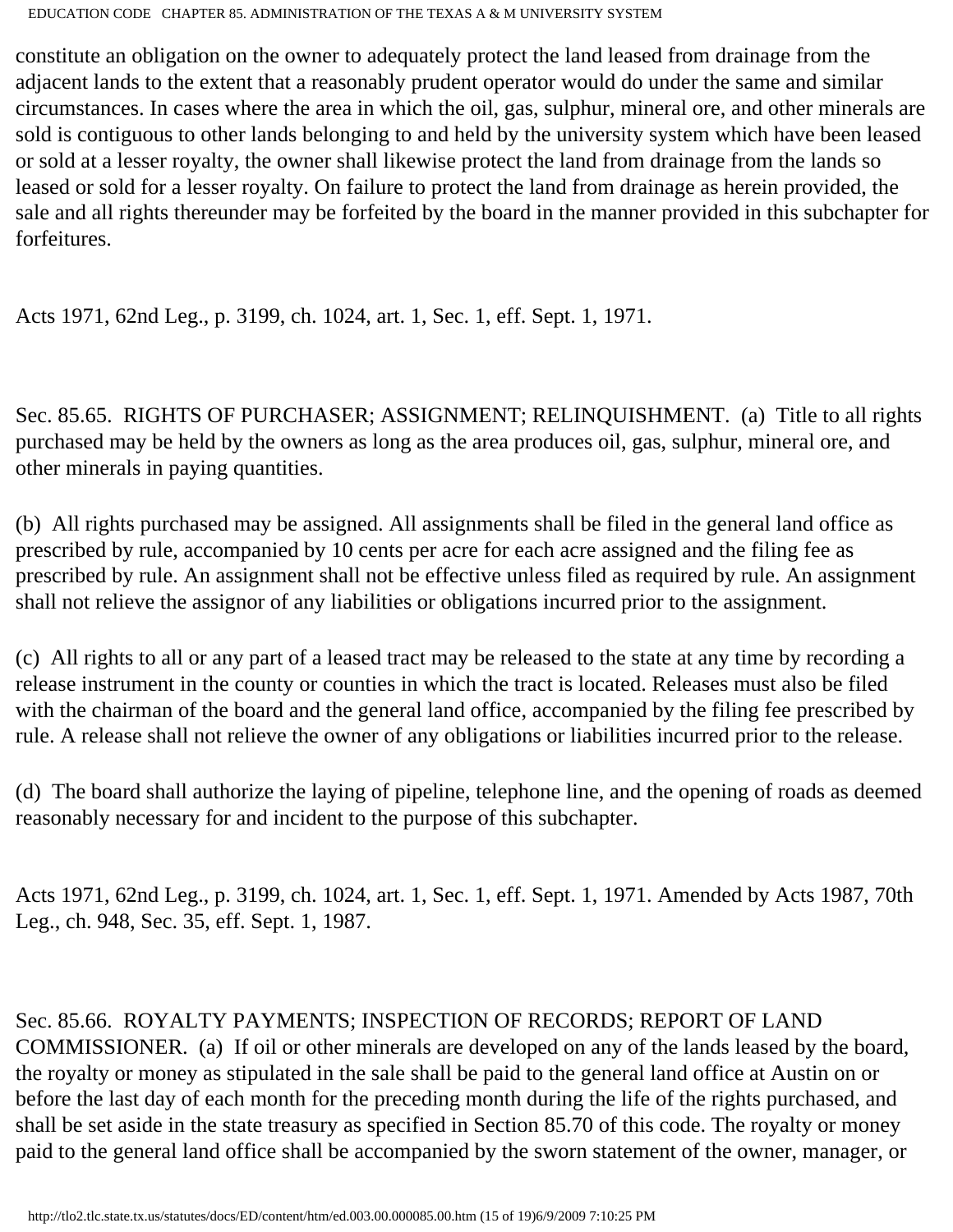other authorized agent showing the gross amount of oil, gas, sulphur, mineral ore, and other minerals produced and saved since the last report, the amount of oil, gas, sulphur, mineral ore, and other minerals produced and sold off the premises, and the market value of the oil, gas, sulphur, mineral ore, and other minerals, together with a copy of all daily gauges, or vats, tanks, gas meter readings, pipeline receipts, gas line receipts and other checks and memoranda of the amounts produced and put into pipelines, tanks, vats, or pool and gas lines, gas storage, other places of storage, and other means of transportation.

(b) The books and accounts, receipts and discharges of all wells, tanks, vats, pools, meters, pipelines, and all contracts and other records pertaining to the production, transportation, sale, and marketing of oil, gas, sulphur, mineral ore, and other minerals shall at all times be subject to inspection and examination of any member of the board or any duly authorized representative of the board.

(c) The commissioner of the general land office shall tender to the board on or before the 10th day of each month a report of all receipts from the lease or sale of oil, gas, sulphur, mineral ore, and other minerals turned into the state treasury, as provided by Section 85.70 of this code, of the preceding month.

(d) Each lease shall contain a provision enabling the Board, at its discretion, to require that payment of royalty, as stipulated in the lease, be in kind. The Board shall have all powers necessary to negotiate and execute sales contracts or any other instruments necessary for the disposition of any royalty taken in kind. Such other reasonable provisions, not inconsistent with this subchapter, that will facilitate the efficient and equitable payment of royalty in kind may be included in the lease by the Board.

Acts 1971, 62nd Leg., p. 3199, ch. 1024, art. 1, Sec. 1, eff. Sept. 1, 1971. Amended by Acts 1973, 63rd Leg., p. 846, ch. 382, Sec. 1, eff. Aug. 27, 1973; Acts 1989, 71st Leg., ch. 105, Sec. 8, eff. Sept. 1, 1989.

Sec. 85.67. FORFEITURE; OTHER REMEDIES; LIEN. (a) If the owner of the rights acquired under this subchapter fails or refuses to make the payment of any sum due thereon, either as rental, royalty on production, or other payment, within 30 days after same becomes due, or if the owner or his authorized agent makes any false return or false report concerning production, royalty, drilling, or mining, or if the owner fails or refuses to drill any offset well or wells in good faith, as required by his lease, or if the owner or his agent refuses the proper authority access to the records and other data pertaining to the operations under this subchapter, or if the owner or his authorized agent fails or refuses to give correct information to the proper authorities, or fails or refuses to furnish the log of any well within 30 days after production is found in paying quantities, or if any of the material terms of the lease are violated, the lease is subject to forfeiture by the board by an order entered upon the minutes of the board reciting the facts constituting the default and declaring the forfeiture.

- (b) The board may have suit instituted for forfeiture through the attorney general.
- (c) On proper showing by the forfeiting owner, within 30 days after the declaration of forfeiture, the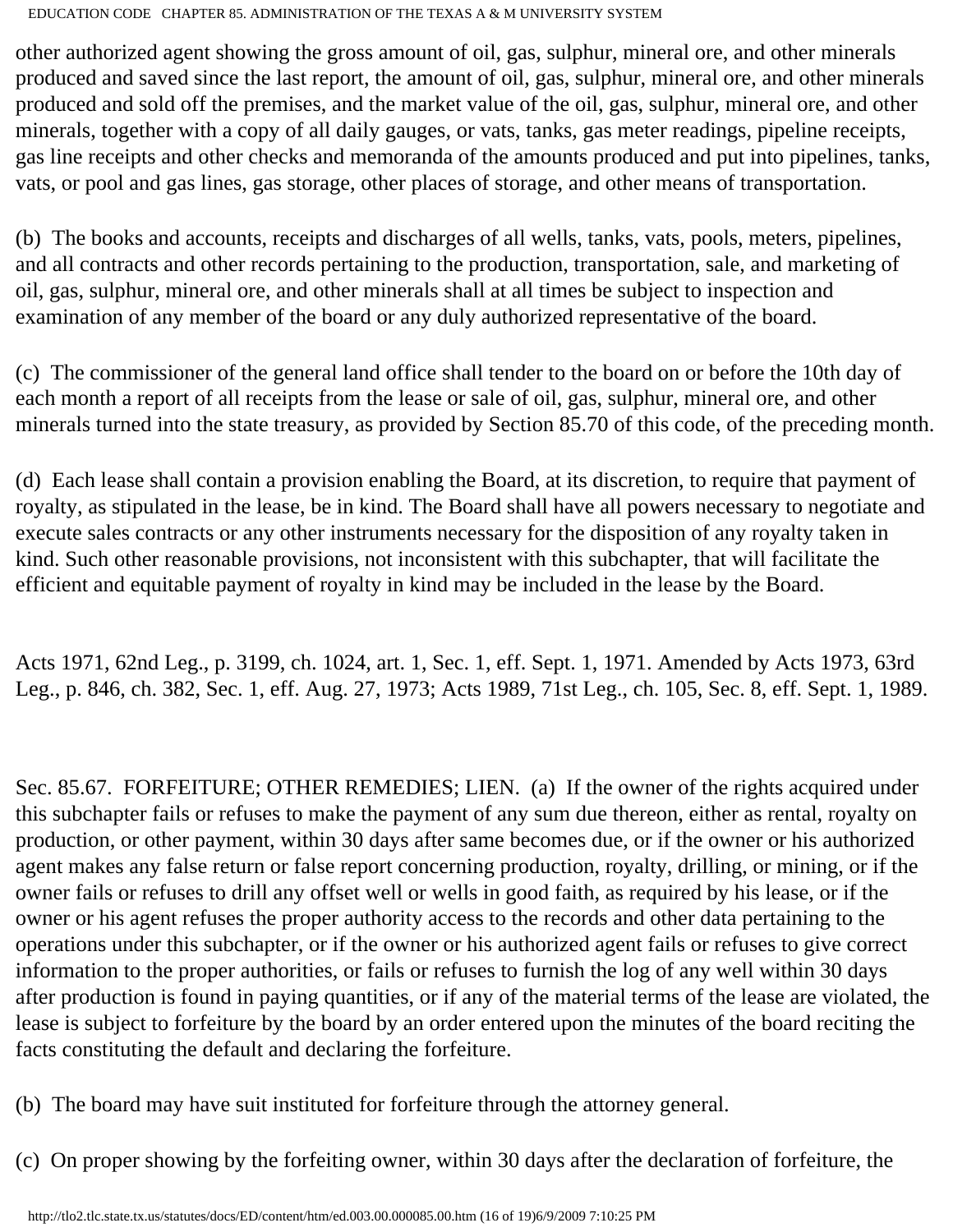lease may, at the discretion of the board and on such terms as it may prescribe, be reinstated.

(d) In case of violation by the owner of the lease contract, the remedy of the state by forfeiture is not the exclusive remedy, but suit for damages or specific performance, or both, may be instituted.

(e) The state shall have a first lien upon all oil, gas, sulphur, mineral ore, and other minerals produced upon the leased area and upon all rigs, tanks, vats, pipeline, telephone lines, and machinery and appliances used in the production and handling of oil, gas, sulphur, mineral ore, and other minerals produced thereon, to secure any amount due from the owner of the lease.

Acts 1971, 62nd Leg., p. 3200, ch. 1024, art. 1, Sec. 1, eff. Sept. 1, 1971.

Sec. 85.68. FILING OF RECORDS. All surveys, files, records, copies of sale and lease contracts, and all other records pertaining to the sales and leases hereby authorized, shall be filed in the general land office and constitute archives thereof.

Acts 1971, 62nd Leg., p. 3201, ch. 1024, art. 1, Sec. 1, eff. Sept. 1, 1971.

Sec. 85.69. PAYMENTS; DISPOSITION. Payments under this subchapter shall be made to the commissioner of the general land office at Austin, who shall transmit to the comptroller all royalties, lease fees, rentals for delay in drilling or mining, and all other payments, including all filing assignments and relinquishment fees, to be deposited in the state treasury as provided by Section 85.70 of this code.

Acts 1971, 62nd Leg., p. 3201, ch. 1024, art. 1, Sec. 1, eff. Sept. 1, 1971. Amended by Acts 1989, 71st Leg., ch. 105, Sec. 9, eff. Sept. 1, 1989; Acts 1997, 75th Leg., ch. 1423, Sec. 5.22, eff. Sept. 1, 1997.

Sec. 85.70. CERTAIN MINERAL LEASES; DISPOSITION OF MONEY; SPECIAL FUNDS; INVESTMENT. (a) Except as provided by Subsection (c) of this section, all money received under and by virtue of this subchapter shall be deposited in the state treasury to the credit of a special fund to be known as The Texas A&M University System Special Mineral Investment Fund. With the approval of the comptroller, the board of regents of The Texas A&M University System may appoint one or more commercial banks, depository trust companies, or other entities to serve as custodian or custodians of the Special Mineral Investment Fund's securities with authority to hold the money realized from those securities pending completion of an investment transaction if the money held is reinvested within one business day of receipt in investments determined by the board of regents. Money not reinvested within